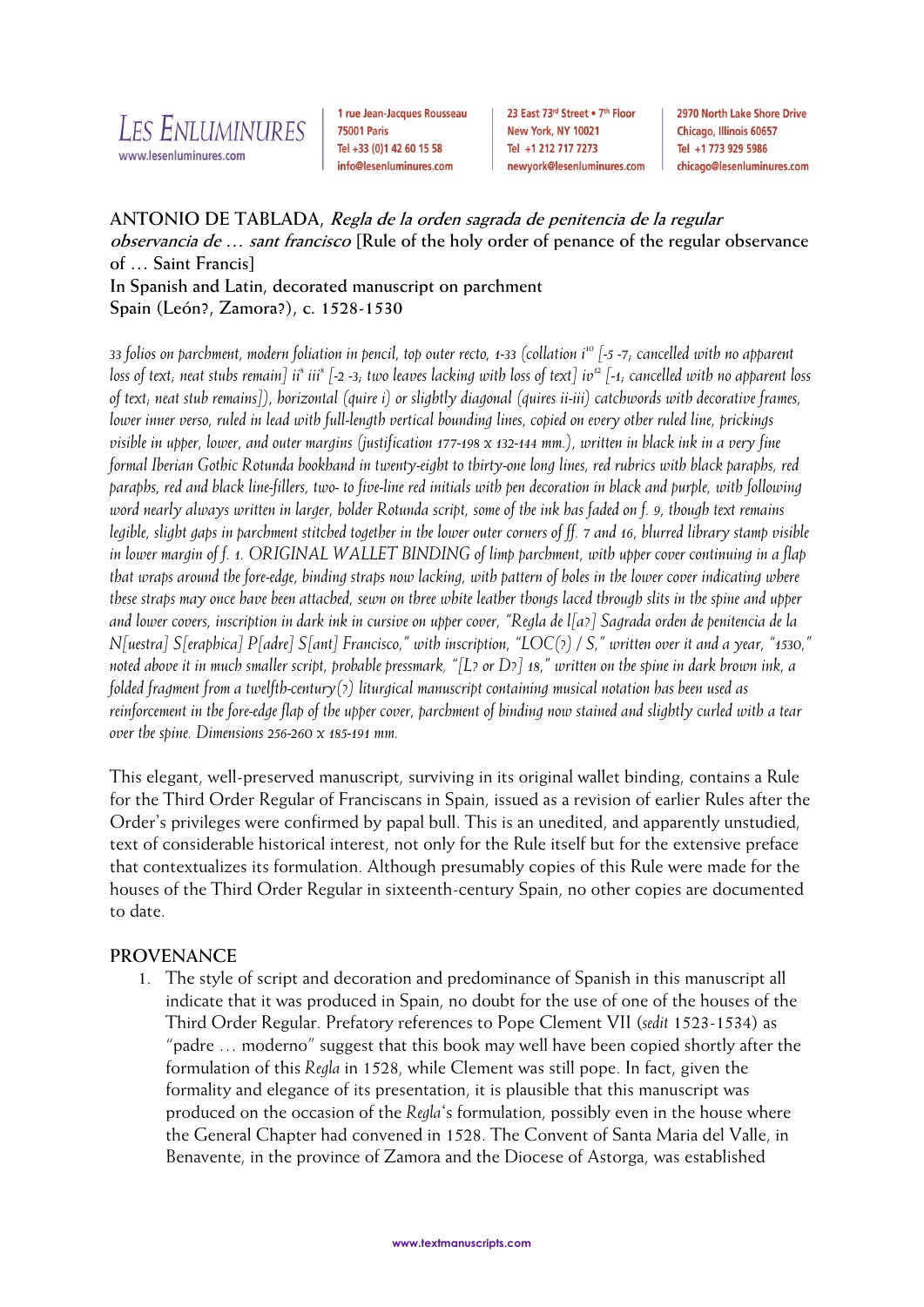around 1392 on the site of an earlier foundation and it was confirmed by Pope Benedict XIII in 1403.

The scribe does not identify himself, but concludes the book with a request for prayers: "Un aue maria por quien la escriuio" (f. 33).

The form of this manuscript's limp parchment binding, with quires attached to the parchment covering with laced-in sewing supports, is typical of late-fifteenth- and sixteenth-century binding practice (see Szirmai, 1999, pp. 311-317).

2. Blurred book stamp on f. 1: "De la Libreria de S(?)… ." Though much of this stamp is illegible, the windmill(?) shown within its central oval might aid in its identification.

### **TEXT**

ff. 1-33, [preface of the *Regla de la orden sagrada de penitencia*], *Ihesus. In dei nomine amen,* incipit, "Nos fray antonio de tablada moderno vissitador general y ministro principal, sieruo de toda la sagrada orden de penitencia de nuestro glorioso padre sant francisco …"; f. 6, *Comiença la Regla de la orden sagrada de penitençia de la Regular obseruançia de nuestro seraphico padre sant françisco an si para los frayles y monjas que colegialmente biuen en casas y monasterios como para hermitanos biudos continentes conjugados e personas del siglo …*, incipit, "*Capitulo primero de los estados y personas desta sagrada orden de penitençia de la Regular obseruançia.* Primeramente ordenamos y establescemos y declaramos … la qual contiene en si treynta capitulos sin el prohemio y esta nuestra exortaçion en fin della *Gloria patri et filio et spiritui sancto et cetera*. Un aue maria por quien la escriuio"; [f. 33v, blank].

This Rule in Spanish for the Order of Penance, the Third Order Regular of St. Francis, was issued by Fray Antonio de Tablada, Visitor General and chief minister of the Third Order Regular in Castile, León, and Andalusia, at the Order's General Chapter meeting of 1528. Presumably copies of this Rule would have been made for the houses of the Third Order Regular in sixteenth-century Spain, but no other copies are documented. To the best of our knowledge, this Rule has not been printed, much less edited. Some text appears to have been lost in the middle of chapter 12, between ff. 17 and 18, but this copy is otherwise complete.

The Third Order of St. Francis has roots in the Penitential movements of the twelfth and thirteenth century, movements in which Christians voluntarily adopted the life prescribed by the Church for public sinners, including penitence, chastity, simple dress, abstinence and fasting, prayer and works of charity. St. Francis probably did not create the Third Order, but he was himself influenced by the Penitent movements, and encouraged those who adopted it as a way of life, thus recognizing the desire of the laity to embrace some form of the religious life, without entering a monastic or mendicant order. The first rule adopted by the Third Order was the *Memoriale Propositum* (1221-1228), which delineated personal practices, social obligations, and administrative regulations for members of this Order. In 1289, this Order was formally recognized and placed under Franciscan direction when the first Franciscan pope, Nicholas IV (*sedit* 1288-1292), issued a bull, "Supra montem," confirming the Order's Rule.

The lay Franciscan Tertiaries associated with the foundation of the Third Order are distinct from followers of the Third Order Regular, who withdrew from the world and adopted a religious, cloistered life with a governing rule, albeit initially without the traditional three monastic vows. By the fifteenth century, monastic communities identifying themselves as brothers or sisters of the Third Order Regular of St. Francis of Penance, or simply, as the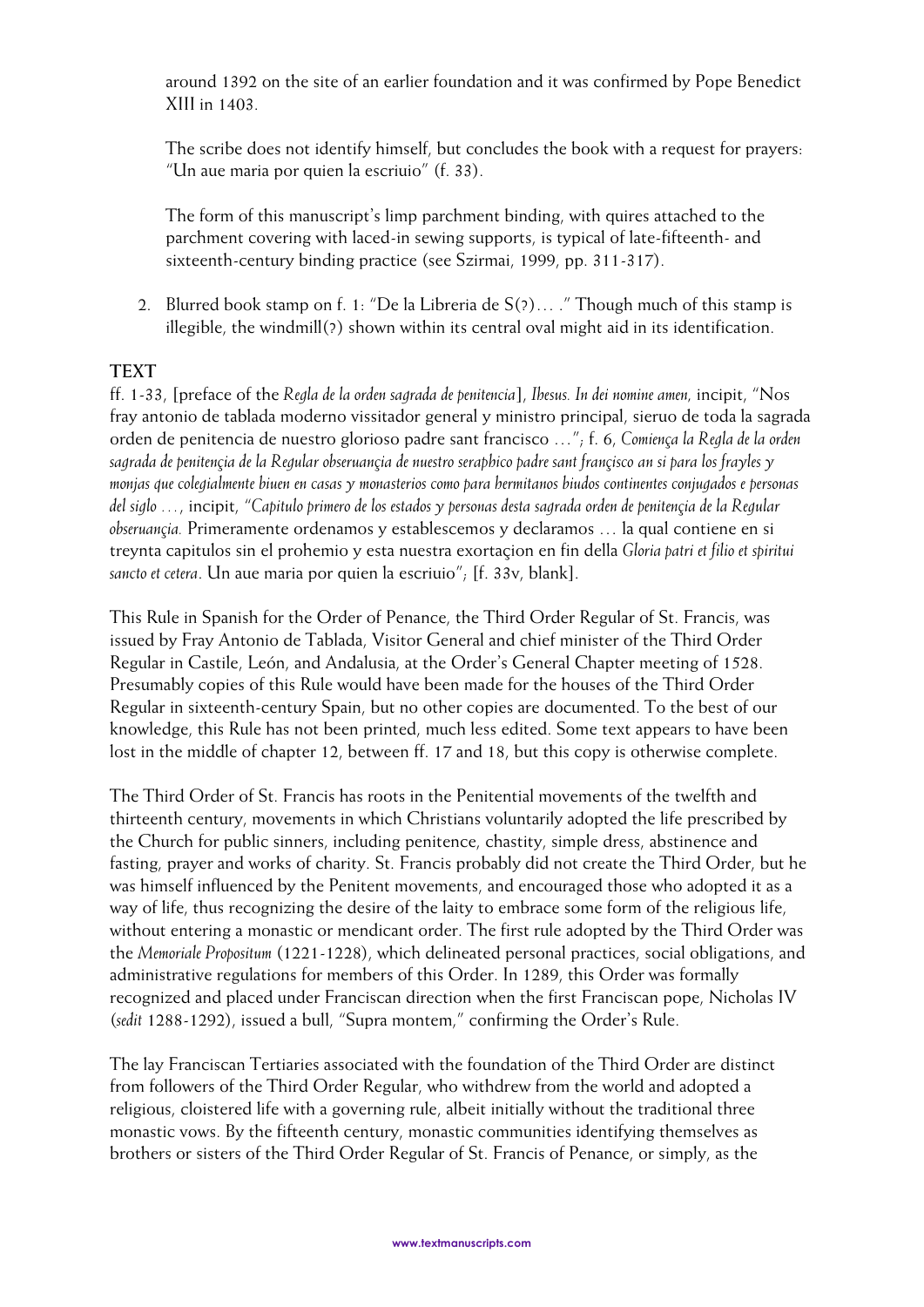Brothers and Sisters of Penance, were an important presence in countries throughout Europe, including Spain, Italy, Southern France, Germany, and the Netherlands.

Throughout its history, the Third Order Regular struggled to define itself within the structure of the medieval church; in 1521, Pope Leo X (*sedit* 1513-1521), proposed a new Rule, which defined them as monastic communities, with superiors, living under the customary monastic vows of poverty, chastity and obedience. He also aimed to place all the houses of the Third Order Regular under the supervision of Franciscans of the First Order, the Friars Minor, although this provision does not seem to have been followed everywhere. Following a fifty-fiveyear conflict over the visitation rights of Friars Minor in secular and regular communities, Fray Antonio de Tablada, Visitor General and chief minister of the Third Order Regular of Castile, León, and Andalusia applied to the Curia in 1526 for a resolution of these controversies. In response, Pope Clement VII (*sedit* 1523-1534) issued the bull "Dum uberes fructus" in the same year, confirming all privileges granted to the Tertiaries of Spain, including the right to elect their own Minister General and their exemption from depending on the administration of the Franciscans of the First Order.

According to this manuscript's preface, on the strength of the privileges confirmed in this bull, this Rule was issued two years later at the next General Chapter gathering of the Franciscans of the Third Order of Spain and Portugal, led by Fray Antonio de Tablada at the convent of Santa Maria del Valle, in the province of Zamora in León. This Rule is divided into thirty chapters, which follow a lengthy preface that establishes the circumstances of its formulation and the appearance and content of the bull "Dum uberes fructus." These chapters cover some of the same ground as the earlier Rules (see above), but, as might be expected in light of Clement VII's bull, they devote considerably more attention to the administration of the Third Order Regular, with several chapters dedicated, for example, to the appointment and powers of the Visitor General.

## **LITERATURE**

Carney, Margaret, Jean François Godet-Calogeras, and Suzanne M. Kush, eds. *History of the Third Order Regular Rule: A Source Book*, Saint Bonaventure, NY, 2008.

McKendrick, Geraldine. "The Franciscan Order in Castile, c. 1440 – c. 1560," Unpublished Doctoral Thesis, University of Edinburgh, 1987.

Moorman, John. *A History of the Franciscan Order from Its Origins to the Year 1517,* Chicago, 1988.

Szirmai, J. A. *The Archaeology of Medieval Bookbinding*, Aldershot, Ashgate, 1999.

#### **ONLINE RESOURCES**

Bihl, Michael. "Order of Friars Minor," *The Catholic Encyclopedia*, vol. 6, New York, 1909 <http://www.newadvent.org/cathen/06281a.htm>

Jarrett, Bede, Ferdinand Heckmann et al. "Third Orders," *The Catholic Encyclopedia*, vol. 14, New York, 1912 (see in particular the "Third Order Regular (male and female)" subsection of the "Third Order of St. Francis" section) <http://www.newadvent.org/cathen/14637b.htm>

Latin and English facing-page edition of the Rule of the Third Order Regular approved by Leo X in 1521